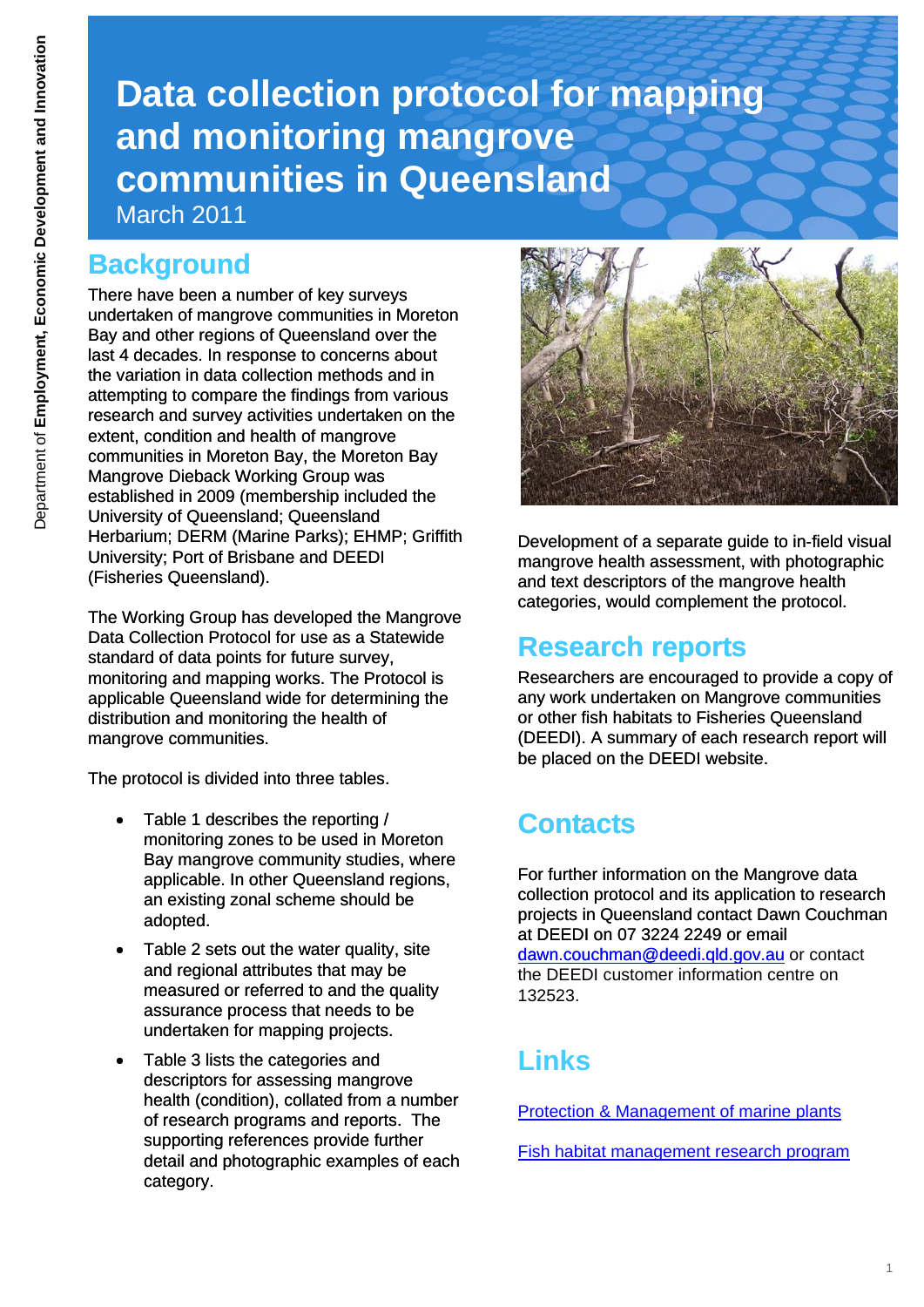### **Table 1 – Reporting / monitoring zones (e.g. Moreton Bay)**

| <b>Term</b>                                                                    | <b>Descriptor</b>                                                                                                                                                                                                                                                                                                                                                                                | <b>Reference</b>                                                                                     |
|--------------------------------------------------------------------------------|--------------------------------------------------------------------------------------------------------------------------------------------------------------------------------------------------------------------------------------------------------------------------------------------------------------------------------------------------------------------------------------------------|------------------------------------------------------------------------------------------------------|
| A. Moreton Bay<br><b>Estuaries reporting</b><br>zones (EHMP) Figure<br>1 below | Nine (9) reporting zones, inclusive of the major waterways<br>as defined for Moreton Bay Region (Caloundra to Nerang<br>River).                                                                                                                                                                                                                                                                  | EHMP annual technical report 2006 - 07 Estuarine / marine<br>methods<br><b>EHMP Report Card 2010</b> |
|                                                                                | <b>Pumicestone Passage</b><br>Deception Bay - Caboolture River<br>3. Central Bay<br>4. Eastern Bay<br>5. Bramble Bay - Brisbane River, Oxley Creek, Bremer<br>River, Cabbage Tree Creek, North Pine River<br>6. Eastern Banks<br>Waterloo Bay – Eprapah Creek, Tingalpa Creek<br>8. Southern Bay - The Logan / Albert Rivers, Pimpama<br>River, Coomera River<br>Broadwater - Nerang River<br>9. | http://www.healthywaterways.org/inner.aspx?pageid=147                                                |

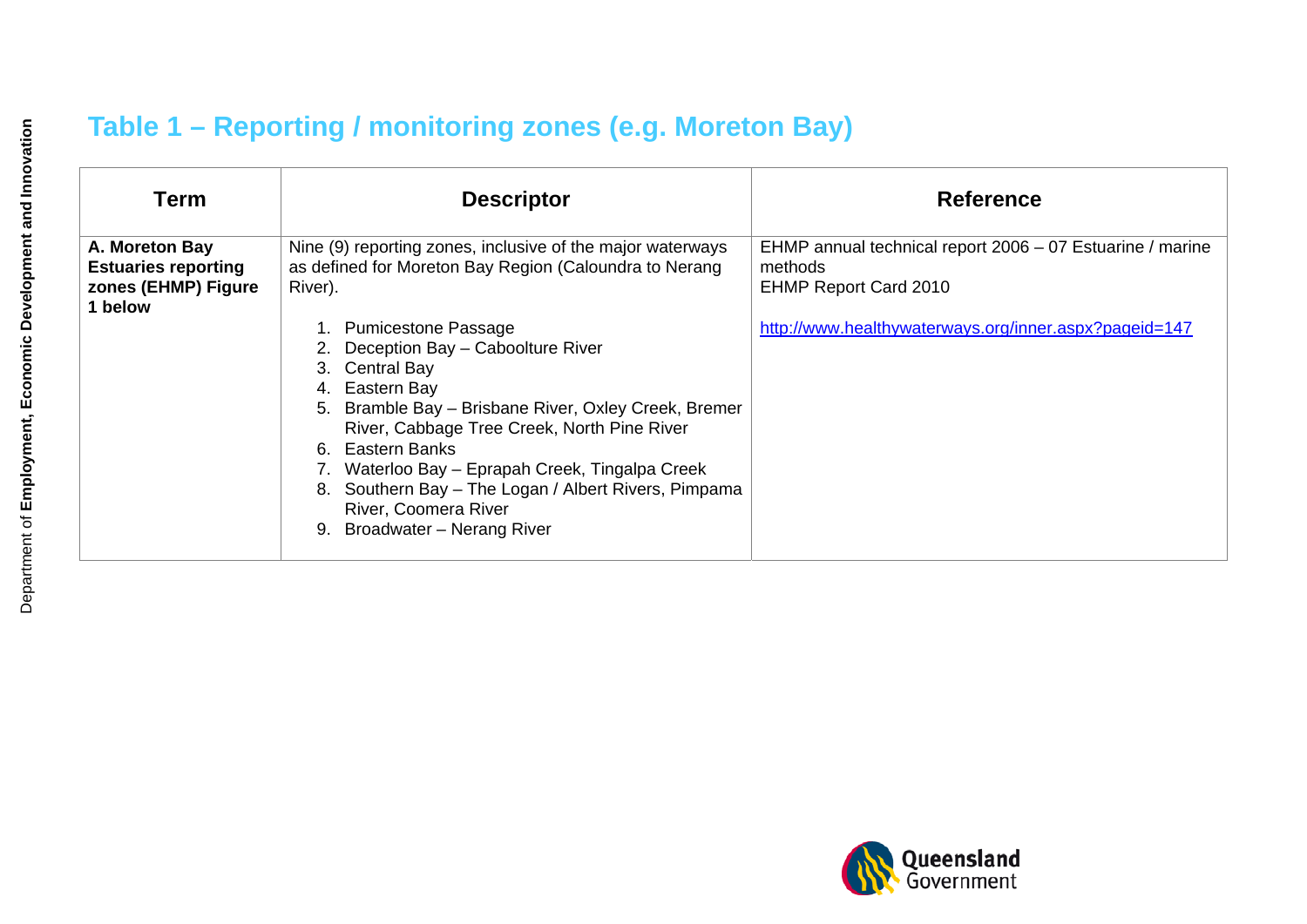#### **Table 2 - Description of data attributes / indicators**

| <b>Term</b>                             | <b>Descriptor</b>                                                                                                                                                                                                                                                                                                                                                                                                                                                                                                                                    | <b>Reference</b>                                                                           |
|-----------------------------------------|------------------------------------------------------------------------------------------------------------------------------------------------------------------------------------------------------------------------------------------------------------------------------------------------------------------------------------------------------------------------------------------------------------------------------------------------------------------------------------------------------------------------------------------------------|--------------------------------------------------------------------------------------------|
|                                         | <b>Water Quality</b>                                                                                                                                                                                                                                                                                                                                                                                                                                                                                                                                 |                                                                                            |
| pH                                      | Term for potential hydrogen - a measure of free hydrogen ions or the<br>acidity of water.                                                                                                                                                                                                                                                                                                                                                                                                                                                            | EHMP annual technical report 2006 - 07<br>Estuarine / marine methods                       |
|                                         | Measure surface and pore water pH<br>Useful to specify where in the mangroves observations should be made.                                                                                                                                                                                                                                                                                                                                                                                                                                           |                                                                                            |
| <b>Surface water</b><br><b>Salinity</b> | Measure of concentration of inorganic ions, usually mineral salts in<br>water. Measured indirectly with a YSI 6920 salinity sensor. Salinity is<br>measured from conductivity which is highly dependent on water<br>temperature – varies as much as 3% for each change of 1 degree<br>Celsius.                                                                                                                                                                                                                                                       | EHMP annual technical report 2006 - 07<br>Estuarine / marine methods                       |
| Pore water salinity                     | Pore water samples are collected using an apparatus based on McKee<br>et al (1988) which consists of an outer rigid plastic tube (15mm diam,<br>sealed at lower end) and an inner plastic tube (5mm diam), both of<br>which are perforated and connected to a 50mL syringe.                                                                                                                                                                                                                                                                          | FHC Environmental Fisherman Islands and<br>Whyte island mangrove Health Assessment<br>2008 |
| <b>Water temperature</b>                | Measure of ambient water temperature using a YSI 6920 sensor.                                                                                                                                                                                                                                                                                                                                                                                                                                                                                        |                                                                                            |
| <b>Dissolved Oxygen</b>                 | Measure of levels of dissolved oxygen in the water column using a multi<br>probe YSI 6920 sensor. DO is measured as a concentration of oxygen in<br>mg/l and recalculated using temperature to return percentage saturation<br>(%)                                                                                                                                                                                                                                                                                                                   | EHMP annual technical report 2006 - 07<br>Estuarine / marine methods                       |
| <b>Redox potential</b>                  | Redox potential (Eh) measures the affinity of a substance for electrons<br>compared to that of hydrogen (set at 0). Substances more strongly<br>electronegative than hydrogen (and capable of oxidising) have positive<br>redox potentials while those less electronegative than hydrogen<br>(capable of reducing) have negative redox potentials. This determines<br>whether soils are aerobic or anaerobic, and whether chemical<br>compounds such as Fe oxides or nitrate have been chemically reduced<br>or are present in their oxidized forms. |                                                                                            |
|                                         |                                                                                                                                                                                                                                                                                                                                                                                                                                                                                                                                                      | <u>)ueensland</u><br>Government                                                            |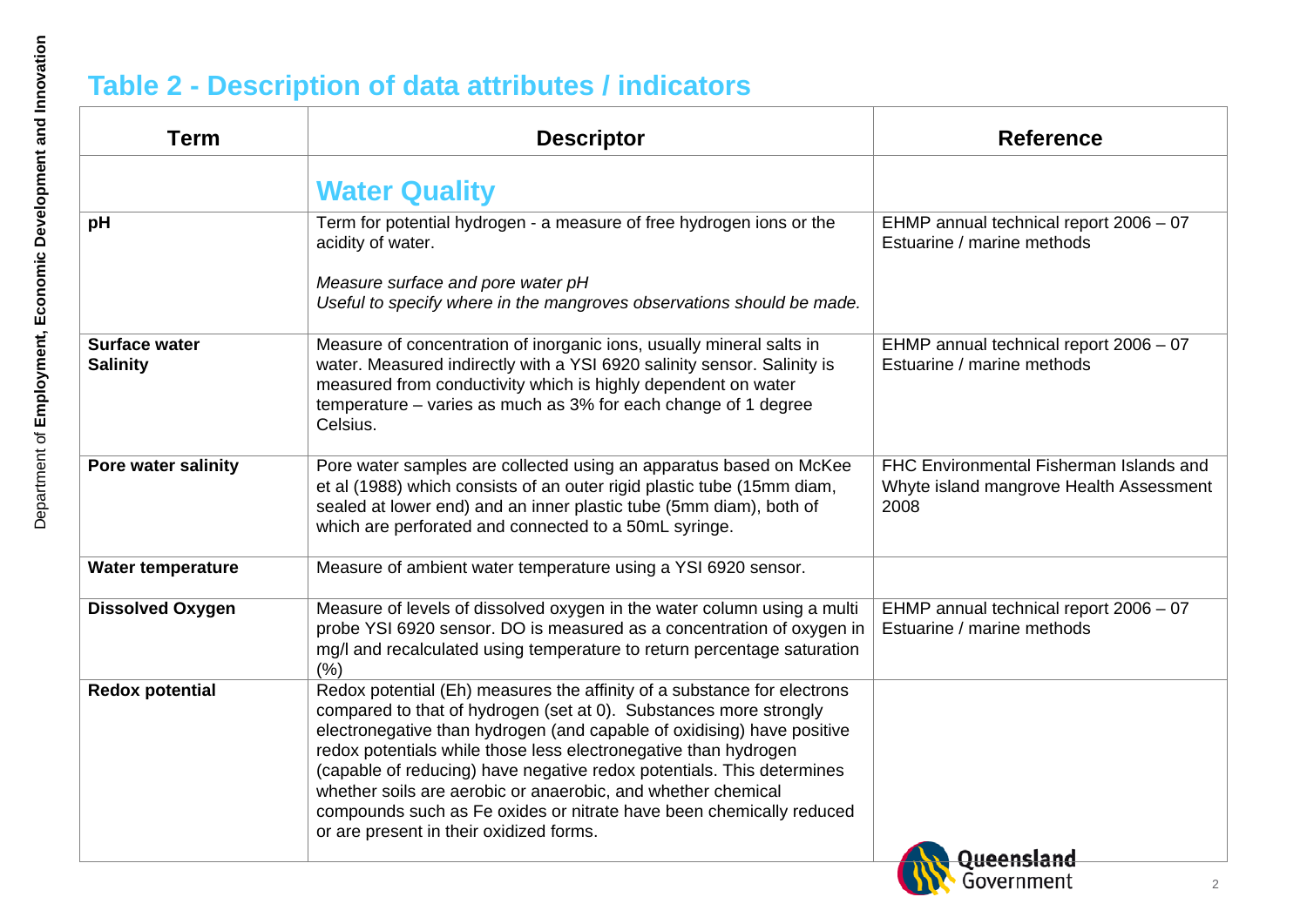| Term                                               | <b>Descriptor</b>                                                                                                                                                                                                                                                                                                     | <b>Reference</b>                                                                                                          |
|----------------------------------------------------|-----------------------------------------------------------------------------------------------------------------------------------------------------------------------------------------------------------------------------------------------------------------------------------------------------------------------|---------------------------------------------------------------------------------------------------------------------------|
| <b>Surface and pore water</b><br>nutrients - N & P | Samples are collected using specific field techniques and analyzed by<br><b>Qld Health</b>                                                                                                                                                                                                                            | EHMP annual technical report 2006 - 07<br>Estuarine / marine methods                                                      |
| Chlorophyll a                                      | Measure used to determine phytoplankton biomass as an indicator of<br>the nutrient and light conditions present                                                                                                                                                                                                       | EHMP annual technical report 2006 - 07<br>Estuarine / marine methods                                                      |
| <b>Turbidity</b>                                   | Measure of light scattering by suspended particles in water, providing an<br>indirect measure of light penetration. A YSI 6920 turbidity sensor is<br>used. Output is recorded in Nephelometric Turbidity Units (NTUs)                                                                                                | EHMP annual technical report 2006 - 07<br>Estuarine / marine methods                                                      |
| <b>Water clarity</b>                               | A Secchi disk is used to measure light penetration.                                                                                                                                                                                                                                                                   | EHMP annual technical report 2006 - 07<br>Estuarine / marine methods                                                      |
|                                                    | <b>Sample site characteristics</b>                                                                                                                                                                                                                                                                                    |                                                                                                                           |
| <b>Sediment type</b>                               | Dominant substratum at the site e.g.:<br>Fines / $mud - <0.06$ mm<br>Sand $-0.06 - 2$ mm<br>Gravel $-2 - 16$ mm<br>$\bullet$<br>Pebble $-16 - 64$ mm<br>$\bullet$<br>Cobble $-64 - 256$ mm<br>$\bullet$<br>Boulder - $> 256$ mm<br>Bed rock / Reef<br>Measured using a sediment grab or visual assessment at low tide | Fisheries guidelines for conducting an<br>inventory of instream structures in coastal<br>Queensland (Lawrence et al 2009) |
| Seedling density /<br>abundance                    | Seedling abundance categories<br>Very abundant: 100% of space is covered. Seedlings form a dense<br>carpet, no gaps.                                                                                                                                                                                                  | FRC Environmental Fisherman Islands and<br>Whyte Island Mangrove Health Assessment<br>2008                                |
|                                                    | Abundant: Most space covered, some gaps.<br>Common: Seedlings are common but do not form a carpet.                                                                                                                                                                                                                    | For Port of Brisbane                                                                                                      |
|                                                    | Sparse: $\lt$ than 1 seedling per square meter                                                                                                                                                                                                                                                                        |                                                                                                                           |
|                                                    | Absent: No seedlings present                                                                                                                                                                                                                                                                                          |                                                                                                                           |
| <b>Tree diameter</b>                               | Measure diameter of mangrove trees at breast height (dbh)<br>May demonstrate a strong link between girth & age                                                                                                                                                                                                        | Queensland                                                                                                                |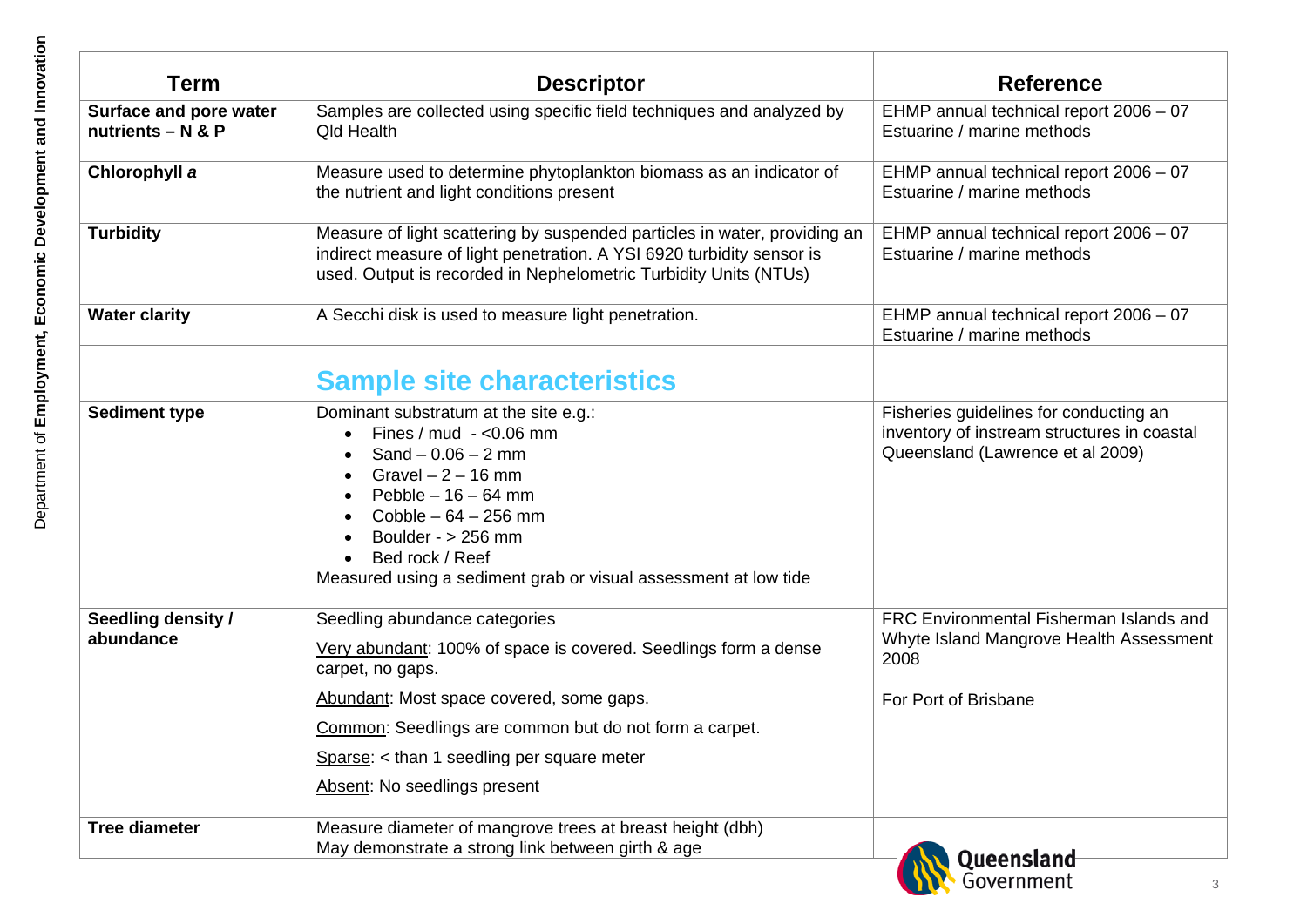| <b>Descriptor</b>                                                                                                                                                                                                                                                                                                                                                    | <b>Reference</b>                                                                                                   |
|----------------------------------------------------------------------------------------------------------------------------------------------------------------------------------------------------------------------------------------------------------------------------------------------------------------------------------------------------------------------|--------------------------------------------------------------------------------------------------------------------|
| Abundance of epiphytic macroalgae on mangrove pneumatophores<br>Very abundant > 75% cover (heavy coating)<br>Abundant<br>50-75% cover (easily visible)<br>Common<br>10-50% cover (some algae visible)                                                                                                                                                                | FRC Environmental Fisherman Islands and<br>Whyte Island Mangrove Health Assessment<br>2008<br>For Port of Brisbane |
|                                                                                                                                                                                                                                                                                                                                                                      |                                                                                                                    |
| Mat-forming algae abundance as % cover of sediment<br>Very abundant > 75% sediment covered<br>Abundant<br>50-75% sediment covered<br>Common<br>10-50% sediment covered                                                                                                                                                                                               | FRC Environmental Fisherman Islands and<br>Whyte Island Mangrove Health Assessment<br>2008 for Port of Brisbane    |
| Measure of amount (percent cover & depth) of seagrass wrack present<br>and height of berm created by the seagrass wrack                                                                                                                                                                                                                                              | FRC Environmental Fisherman Islands and<br>Whyte Island Mangrove Health Assessment<br>2008 for Port of Brisbane    |
| Measured using a ST - 1301 light meter<br>This value will vary on season, time of day and cloud cover etc and is<br>subject to variation at the one site and from day to day and over a day.                                                                                                                                                                         | Marine Blancher, May 2008 Honours Thesis                                                                           |
| Measured by dividing under canopy light intensity with open-canopy light<br>intensity.                                                                                                                                                                                                                                                                               | Marine Blancher, May 2008 Honours Thesis                                                                           |
| Number of crab holes covering the sediment<br>Very abundant > 50% sediment covered<br>25-50% sediment covered<br>Abundant<br>Common<br>< 25% sediment covered<br>No macrofauna or crab holes evident<br>Rare<br>Crabs are considered a key stone species and are used as an indicator<br>of productivity & importance of site to support marine fauna. . Active crab | FRC Environmental Fisherman Islands and<br>Whyte Island Mangrove Health Assessment<br>2008 for Port of Brisbane.   |
|                                                                                                                                                                                                                                                                                                                                                                      | $< 10\%$ cover<br>Rare<br>Rare<br>< 10% sediment covered                                                           |

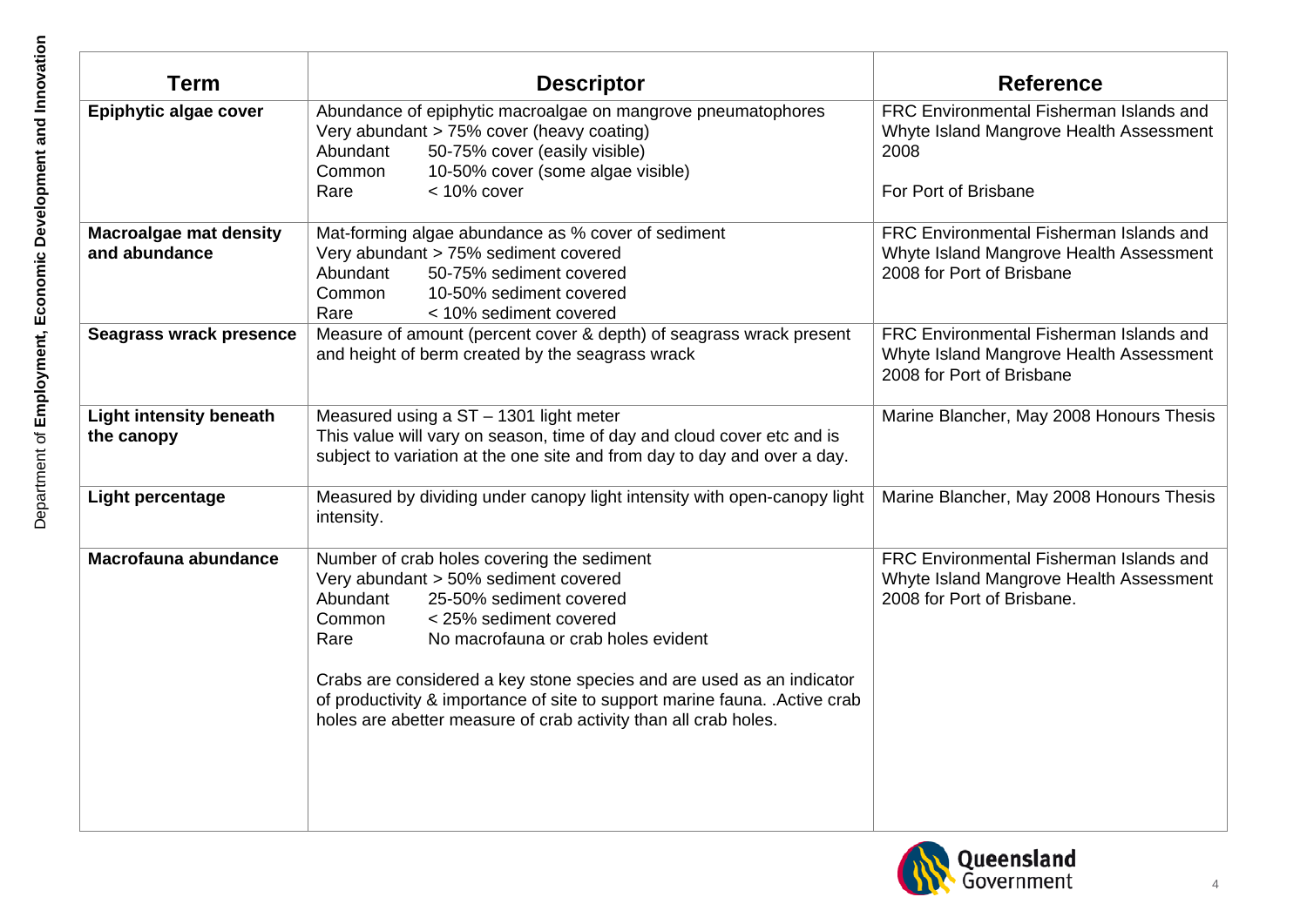| <b>Term</b>                            | <b>Descriptor</b>                                                                                                                                                                                                                                                                                                                                                                                                                                                                                                                                                                                                                                                                                                                                                                                                                                                                                                                                                                                                                                                                                                                                                                                                                                                                                                                                  | <b>Reference</b>                                                                                                                                                                                               |
|----------------------------------------|----------------------------------------------------------------------------------------------------------------------------------------------------------------------------------------------------------------------------------------------------------------------------------------------------------------------------------------------------------------------------------------------------------------------------------------------------------------------------------------------------------------------------------------------------------------------------------------------------------------------------------------------------------------------------------------------------------------------------------------------------------------------------------------------------------------------------------------------------------------------------------------------------------------------------------------------------------------------------------------------------------------------------------------------------------------------------------------------------------------------------------------------------------------------------------------------------------------------------------------------------------------------------------------------------------------------------------------------------|----------------------------------------------------------------------------------------------------------------------------------------------------------------------------------------------------------------|
|                                        | <b>Regional site characteristics</b>                                                                                                                                                                                                                                                                                                                                                                                                                                                                                                                                                                                                                                                                                                                                                                                                                                                                                                                                                                                                                                                                                                                                                                                                                                                                                                               |                                                                                                                                                                                                                |
|                                        |                                                                                                                                                                                                                                                                                                                                                                                                                                                                                                                                                                                                                                                                                                                                                                                                                                                                                                                                                                                                                                                                                                                                                                                                                                                                                                                                                    |                                                                                                                                                                                                                |
| <b>Coastal vegetation Map</b><br>units | 1. Mangrove communities<br>1A(i) Aegiceras corniculatum closed-scrub, open-scrub, low closed-<br>scrub, low open-scrub<br>1B(i) Avicennia marina closed-forest, open-forest, woodland, low closed<br>forest, low open-forest, low woodland, low open-woodland<br>1B(ii)a Avicennia marina closed-scrub, open-scrub<br>1B(ii)b Avicennia marina tall shrubland, tall open-shrubland<br>1B(ii)c Avicennia marina tall shrubland, tall open-shrubland that are<br>dying due to waterlogging<br>1B(iii) Avicennia marina low open-scrub, low shrubland, low open<br>shrubland<br>1C(i) Bruguiera gymnorrhiza closed-forest, open-forest, low closed-<br>forest, low open-forest<br>1C(ii) Bruguiera gymnorrhiza, Casuarina glauca closed-forest, open-<br>forest<br>1D(i) Ceriops tagal closed-scrub, open-scrub, tall shrubland, tall open<br>shrubland<br>1D(ii) Ceriops tagal low open-scrub, low shrubland, low open-shrubland<br>1E(i) Rhizophora stylosa closed-scrub, open-scrub, tall shrubland, tall<br>open-shrubland<br>1F(i) Aegiceras corniculatum, Avicennia marina, Rhizophora stylosa,<br>Bruguiera gymnorrhiza closed-scrub, open-scrub, low closed-scrub, low<br>open-scrub<br>1F(ii) Avicennia marina, Aegiceras corniculatum closed-scrub, open-<br>scrub<br>1F(iii) Avicennia marina, Bruguiera gymnorrhiza, Excoecaria agallocha | <b>Coastal Wetlands of South-east Queensland</b><br>Mapping and Survey, February 2001.<br>This document was produced by the<br>Queensland Herbarium, 1998.<br>Authored by Ralph Dowling and Kathy<br>Stephens. |
|                                        | open-forest, low open-forest<br>2. Claypan<br>2 Claypan of marine clay. Usually devoid of vegetation                                                                                                                                                                                                                                                                                                                                                                                                                                                                                                                                                                                                                                                                                                                                                                                                                                                                                                                                                                                                                                                                                                                                                                                                                                               |                                                                                                                                                                                                                |
|                                        | 3. Samphire communities<br>3A(i) Sarcocornia spp., Suaeda australis, Suaeda arbusculoides dwarf<br>closed shrubland, dwarf shrubland, dwarf open-shrubland, dwarf sparse-<br>shrubland                                                                                                                                                                                                                                                                                                                                                                                                                                                                                                                                                                                                                                                                                                                                                                                                                                                                                                                                                                                                                                                                                                                                                             | Queensland                                                                                                                                                                                                     |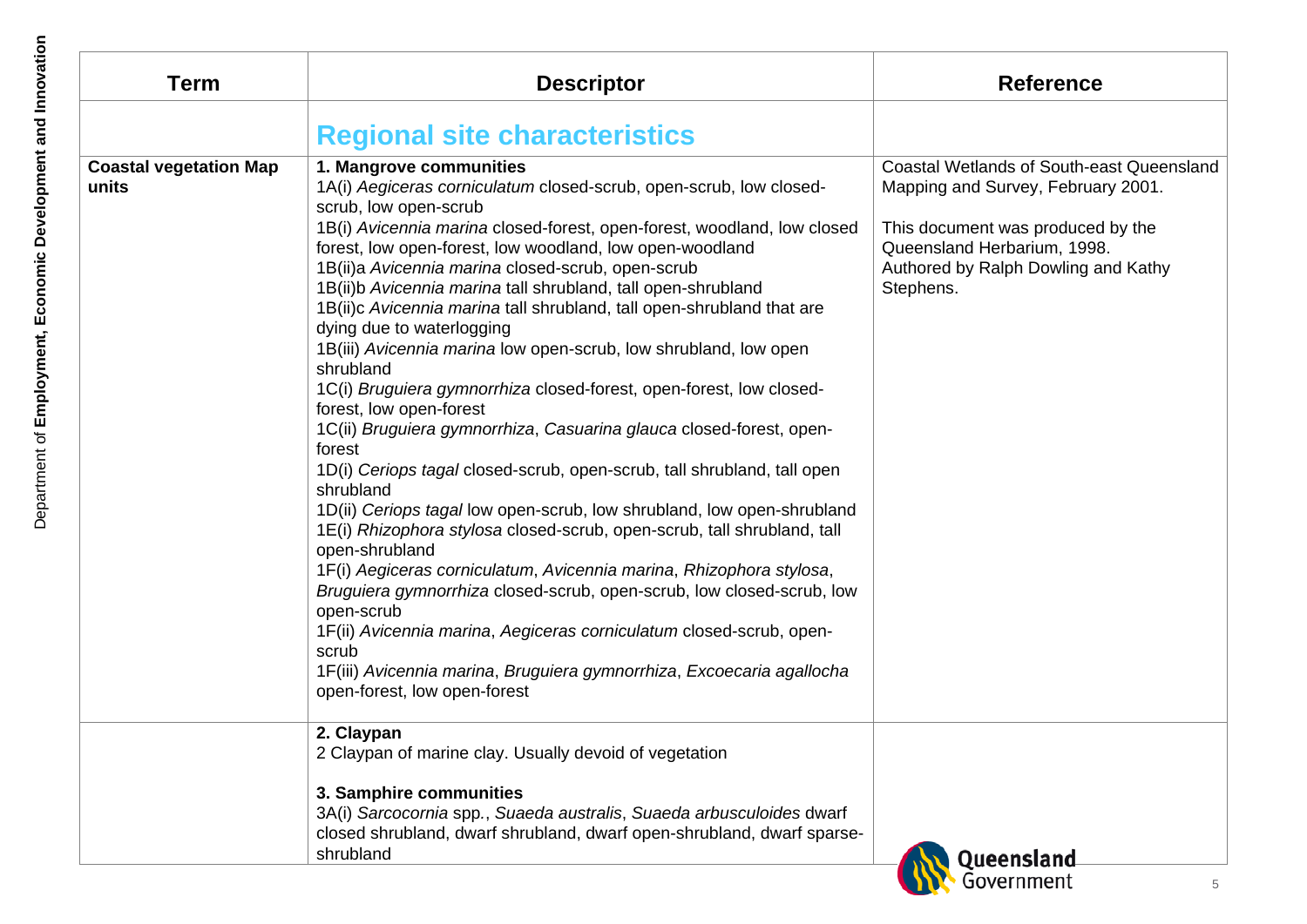| <b>Term</b>             | <b>Descriptor</b>                                                                                                                                                                                                                                                                                                                                                            | <b>Reference</b>                                                     |
|-------------------------|------------------------------------------------------------------------------------------------------------------------------------------------------------------------------------------------------------------------------------------------------------------------------------------------------------------------------------------------------------------------------|----------------------------------------------------------------------|
|                         | 4. Grassland communities<br>4A(i) Sporobolus virginicus closed grassland, grassland<br>4B(i) Paspalum vaginatum closed grassland, grassland<br>4C(i) Phragmites australis closed grassland, grassland<br>4D(i) Triglochin striatum, Sporobolus virginicus closed grassland,                                                                                                  |                                                                      |
|                         | 5. Swamp oak communities<br>5A(i)a Casuarina glauca open-forest, woodland<br>5A(i)b Casuarina glauca open-woodland<br>5A(ii)a Casuarina glauca low open-forest, low woodland<br>5A(ii)b Casuarina glauca low open-woodland<br>5B(i) Casuarina glauca, Melaleuca quinquenervia open-forest,                                                                                   |                                                                      |
|                         | woodland, low open-forest<br>5B(ii) Casuarina glauca, Melaleuca quinquenervia open-forest, low open<br>forest (dying)<br>5C(i) Casuarina glauca, Bruguiera gymnorrhiza, Excoecaria agallocha<br>low open-forest<br>5C(ii) Casuarina glauca, Avicennia marina low open-forest<br>5C(iii) Casuarina glauca, Avicennia marina, Aegiceras corniculatum<br>open forest, woodland. |                                                                      |
| <b>Riparian habitat</b> | A specific DERM developed program for assessing riparian vegetation<br>presence and identification of modified and unmodified areas using GPS<br>linked data collected from a boat and input to the software tool.<br>The Riparian Assessment Program (RAP) is utilized twice a year to<br>assess the ratio between natural and total distance along the rivers              | EHMP annual technical report 2006 - 07<br>Estuarine / marine methods |
|                         | Indicator of potential human impacts                                                                                                                                                                                                                                                                                                                                         |                                                                      |
| Topography              | Can be measured using leveling SV instrument<br>A simple dumpy level should suffice as an inexpensive and readily<br>available piece of equipment.<br>Where it is not possible to relate a survey to a permanent survey mark<br>or even establish a temporary survey mark, relative temporal and spatial                                                                     | Marine Blancher, May 2008 Honours Thesis                             |
|                         | changes in elevation can be recorded by simply establishing a fixed start<br>point for surveys.                                                                                                                                                                                                                                                                              | Queensland                                                           |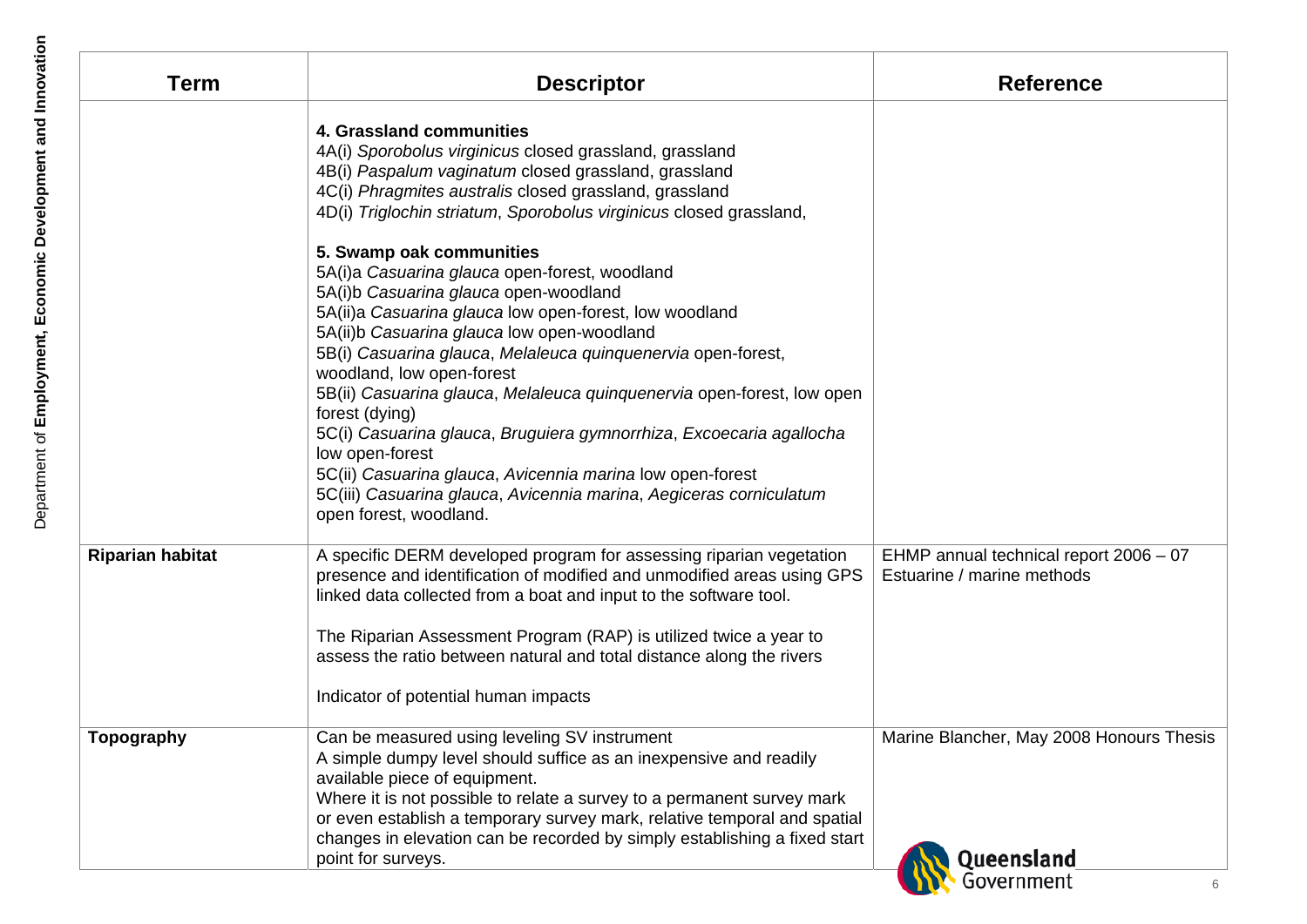| <b>Term</b>                                                 | <b>Descriptor</b>                                                                                                                                                                                                                                                                                                                       | <b>Reference</b>                                                                       |
|-------------------------------------------------------------|-----------------------------------------------------------------------------------------------------------------------------------------------------------------------------------------------------------------------------------------------------------------------------------------------------------------------------------------|----------------------------------------------------------------------------------------|
| <b>Shoreline Video</b><br><b>Assessment method</b><br>(SVAM | A shoreline video assessment method developed by UQ Dr Norm Duke<br>at the Mangrove Hub for use by Mangrove Watch groups.<br>A rapid assessment technique used in estuarine areas to provide a<br>snapshot of bank condition and modification as well as mangrove<br>species present.                                                   | <b>UQ Mangrove Hub</b><br>Norm Duke & Jock McKenzie                                    |
|                                                             | The video footage is analysed by the UQ mangrove hub<br>Data reliability                                                                                                                                                                                                                                                                |                                                                                        |
| <b>Ensuring mapping</b><br>reliability                      | Reliability coding for GIS mapping / polygons is standard to allow for<br>correct interpretation of results.<br>For example:                                                                                                                                                                                                            | <b>Coastal Wetlands of South-east Queensland</b><br>Mapping and Survey, February 2001. |
|                                                             | Reliability codes are attached to each polygon. This code consists of two<br>components which assigns a separate value to both the linework and<br>attribute accuracy.                                                                                                                                                                  |                                                                                        |
|                                                             | The first value (L) relates to the accuracy of the boundaries where:<br>$A = High confidence in accuracy of polygon boundary.$<br>$B =$ Moderate confidence in accuracy of polygon boundary.<br>$C =$ Low confidence in accuracy of polygon boundary.                                                                                   |                                                                                        |
|                                                             | The second value in the reliability code (V) relates to the accuracy of the<br>polygon attributes (ie the vegetation units and their proportions):<br>A = High confidence in accuracy of polygon attributes.<br>$B =$ Moderate confidence in accuracy of polygon attributes.<br>$C =$ Low confidence in accuracy of polygon attributes. |                                                                                        |
|                                                             | The information attached to each polygon therefore consists of three<br>parts:<br>1. Map Unit Code from the legend<br>2. Percentage of the polygon occupied by each of the map units making                                                                                                                                             |                                                                                        |
|                                                             | up the polygon.<br>3. Reliability Code                                                                                                                                                                                                                                                                                                  | Queensland<br>Government                                                               |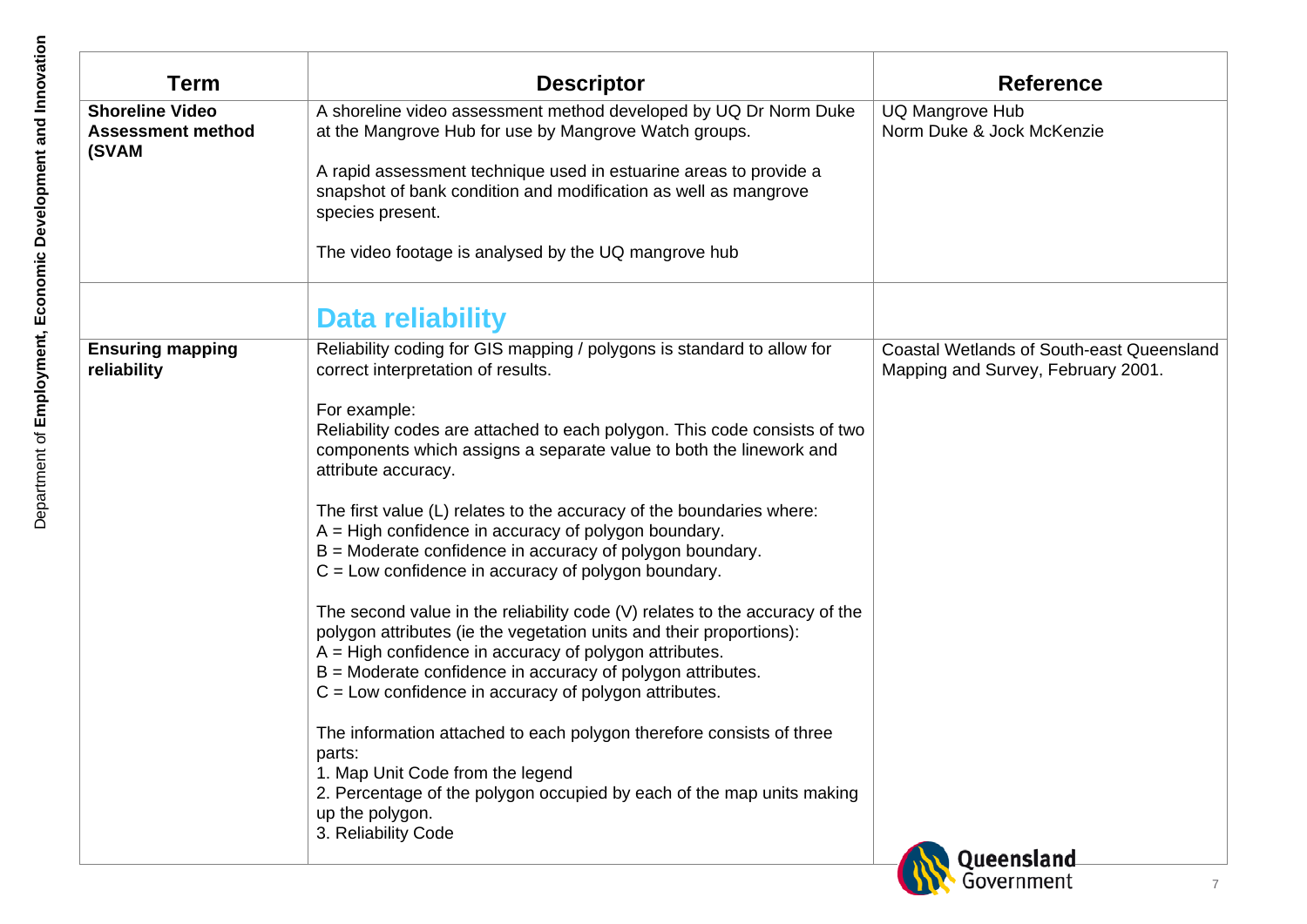|    | <b>Mangrove</b><br>health<br>category | <b>Mangrove health descriptor</b>                                                                                                                                                                                                                                            | <b>Topography</b>       | <b>Equivalent</b><br>categories           |
|----|---------------------------------------|------------------------------------------------------------------------------------------------------------------------------------------------------------------------------------------------------------------------------------------------------------------------------|-------------------------|-------------------------------------------|
|    | 1. Healthy<br>Mangrove (D)            | Living trees and shrubbery; high density; green leaves with no yellowing,<br>curling etc. and little evidence of damage by insects. No abnormal leaf<br>loss. May have < 20% of canopy affected by yellowing / curling or<br>damage by insects and limited epicormic growth. | No sinking or<br>ponds  | Unponded (S)<br>Good (1) & Fair (2) (F)   |
| 2. | Unhealthy<br>Mangrove (D)             | Living trees and shrubbery; low density, unnaturally open canopy, may<br>have dieback as receding canopies; no dead trees (or few). Many<br>yellowing / curled leaves, reduced canopy cover, high insect damage.<br>Abundant epicormic growth.                               | No sinking or<br>ponds. | Defoliating (S)<br>Poor $(3)$ (F)         |
|    | 3. Recent<br>Mangrove<br>Dieback (D)  | Dead trees/shrubs and/or excessive receding canopies; stark white<br>dead trees and shrubs with fine limbs. Leaves brown or absent with no<br>new growth.                                                                                                                    | No sinking or<br>ponds. | Defoliated (S)<br>Recently dead $(4)$ (F) |
|    | 4. Old Mangrove<br>Dieback (D)        | Dieback of mangroves without sinking - dead trees/shrubs and/or<br>excessive receding canopies, no sinking ponds. Stumps of dead trees<br>and shrubs, few/no fine limbs. No leaves or twigs, in some cases there<br>are no small branches. Trees have been dead for years.   | No sinking or<br>ponds  | Unponded (S)<br>Dead $(5)$ (F)            |
|    | 5. Recent<br>Mangrove<br>Sinking (D)  | Ponded areas of shallow water, or dried up (darkened with old algae<br>growth). Notable presence often of unusual remnant, isolated mangrove<br>fringes. Obvious dead mangrove trees with limbs.                                                                             | Ponds and sinking       | Defoliating/ed ponded (S)                 |

**W**Government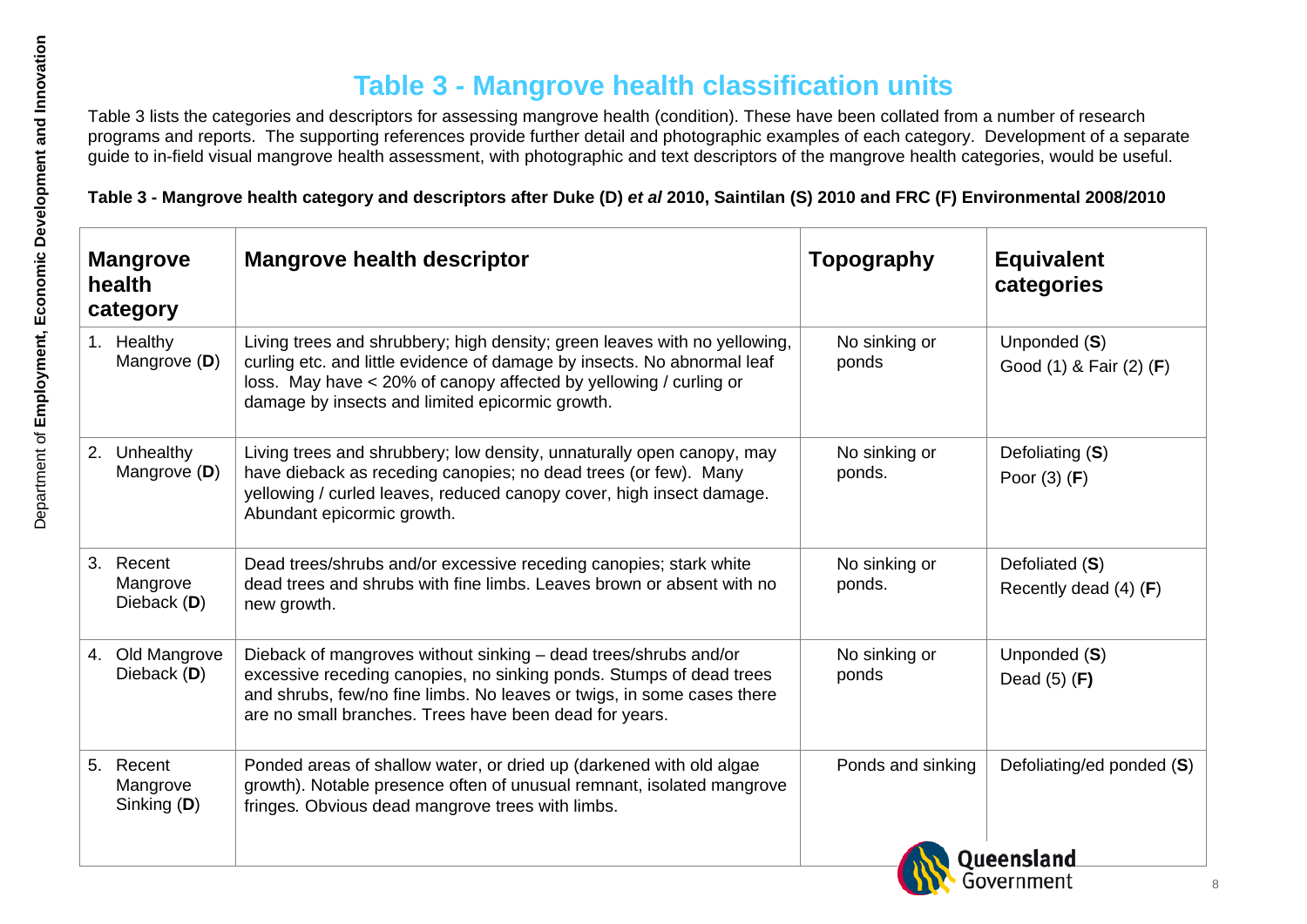|    | <b>Mangrove</b><br>health<br>category        | <b>Mangrove health descriptor</b>                                                                                                                                                                                                                                                                | Topography        | <b>Equivalent</b><br>categories            |
|----|----------------------------------------------|--------------------------------------------------------------------------------------------------------------------------------------------------------------------------------------------------------------------------------------------------------------------------------------------------|-------------------|--------------------------------------------|
| 6. | Old Mangrove<br>Sinking (D)                  | Ponded areas of shallow water, or dried up (darkened with old algae<br>growth). Notable presence often of unusual remnant, isolated mangrove<br>fringes. Advanced decaying tree stumps or no tree remnants.                                                                                      | Ponds and sinking | Dead mangrove ponded<br>(S)                |
|    | 7. Small<br>Mangrove<br>Ponds (D)            | Ponded areas of shallow water, or dried up (darkened with old algae<br>growth). Notable presence often of unusual remnant, isolated mangrove<br>fringes. Small ponds with fringing mangrove trees and small saltmarsh<br>patches.                                                                | Ponds             | Healthy mangrove<br>ponded (S)             |
|    | 8. Patchy<br>Saltmarsh/Salt<br>pan Ponds (D) | Ponded areas of shallow water, or dried up (darkened with old algae<br>growth). Notable presence often of unusual remnant, isolated mangrove<br>fringes. Patchy Saltmarsh/Saltpan Ponds- small ponds in saltpan area,<br>each surrounded by stunted saltmarsh and occasional mangrove<br>shrubs. | Ponds             | Unvegetated ponds within<br>saltmarsh (S)  |
|    | 9. Stable<br>Mangrove<br>Ponds (D)           | Ponded areas of shallow water, or dried up (darkened with old algae<br>growth). Notable presence often of unusual remnant, isolated mangrove<br>fringes. Stable ponds bordered by healthy mangroves.                                                                                             | Ponds             | Unvegetated ponds within<br>mangrove $(S)$ |
|    | 10. Sinking<br>Saltmarsh/Salt<br>pan $(D)$   | Ponded areas of shallow water, or dried up (darkened with old algae<br>growth). Notable presence often of unusual remnant, isolated mangrove<br>fringes. Large pools, often fringed with saltmarsh.                                                                                              | Ponds and sinking | Ponded (S)                                 |
|    | 11. Healthy<br>Saltmarsh/Salt<br>pan $(D)$   | Only in the upper intertidal zone. No signs of ponding.                                                                                                                                                                                                                                          | No ponds          | Unponded (S)                               |
|    | 12. Mangrove<br>regrowth $(F)$               | Canopy-cover low but new trees evident, new growth shooting from the<br>base or trunks of older trees. Previous disturbance event sometimes<br>evident.                                                                                                                                          | No ponds          |                                            |